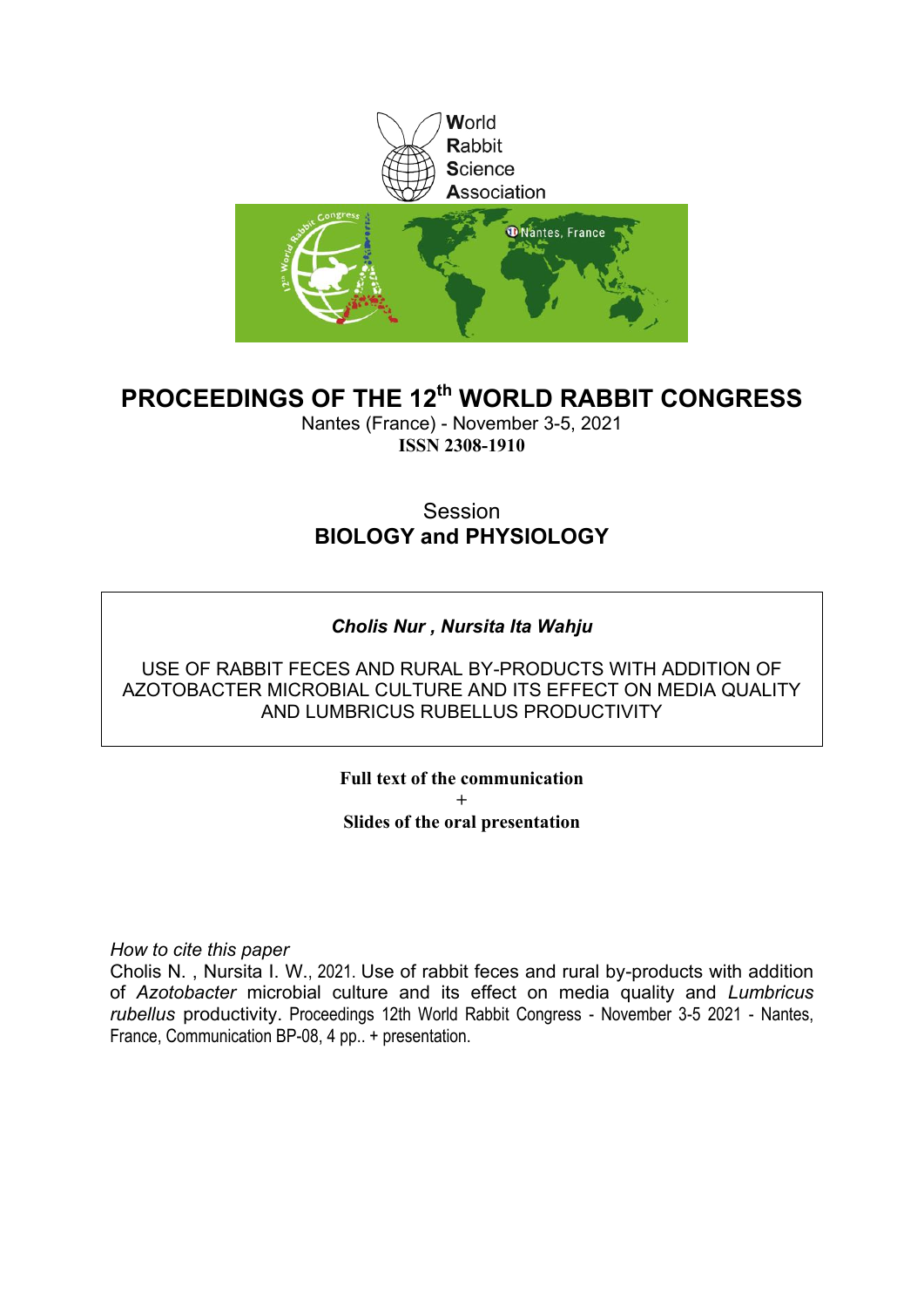#### **USE OF RABBIT FECES AND RURAL BY-PRODUCTS WITH ADDITION OF** *AZOTOBACTER* **MICROBIAL CULTURE AND ITS EFFECT ON MEDIA QUALITY AND** *LUMBRICUS RUBELLUS* **PRODUCTIVITY**

**Cholis N**ur **<sup>1</sup> , Nursita I**ta **W**ahju **<sup>2</sup>**

1) Laboratory of Miscelaneous Animals, Faculty of Animal Science, University of Bawijaya, Indonesia <sup>2)</sup> Laboratory of Anatomy and Physiology of Animals, Faculty of Animal Science, University of Bawijaya, Indonesia Corresponding author: ncholis341@gmail.com

#### **ABSTRACT**

The purpose of the research was to analyzed the use of rabbit feces and rice straw; and the addition of Azotobacter microbes culture to be fermented as media and the effect to the media quality and the productivity of *Lumbricus rubellus*. The treatments were  $T_0$ : no addition,  $T_1$ : 150 ml,  $T_2$ : 250 ml and T3: 350 ml / 100 kg addition of Azotobacter microbes culture. The experimental method was designed as Completely Randomized Design with 4 treatments repeated 4 times. The result showed that the treatment increased the quality of the media and the productivity of Lulbricus ribellus. The crude protein content was increased  $(P \le 0.01)$  and the crude fiber was decreased  $(p \le 0.01)$  compared to control. The average number (production) and hatchability of cocoon, the highest increase in number and growth of earthworms was in the treatment of  $T_3$  (350 ml / 100 kg addition of Azotobacter microbes culture) (P<0.01).

Key words: stool, earth worm, fermentation, decomposer

#### **INTRODUCTION**

Based on data from the Central Statistics Agency (2016) rabbit population growth in Indonesia from 2015- 2016 increased by 2.26% with a population of 1,128,426. This increase was accompanied by an increase in faecal and urine waste production. An adult rabbit every day produces 200 grams of feces and 100-150 ml of urine (Bahar, 2015). Rabbit feces contain higher N, P, K elements (2.7; 1.1 and 0.5%) than those of other livestock such as horses, buffaloes, cattle, sheep, pigs and chickens (Setyanto, Riawati and Lukodono, 2014). Rabbit farming that ignores waste management will have a negative impact on the environment.

Earthworms are animals that breed quickly and are easy to handle. The method of treating waste by raising earthworms is a perfect recycling method because it is inexpensive, natural and provides many benefits to the environment. With high protein content (70%), the worms produced can be used as animal feed. The former worm maintenance media mixed with worm feces (vermicompost) is useful as fertilizer. Utilization of rabbit feces and rice straw fermentation results as an earthworm growth medium needs to pay attention to the characteristics of its nutritional needs because the growing media is at the same time a source of food for earthworms. In principle, earthworms need a cool and humid place, protected from direct sunlight.

Azotobacter microbial culture taken from Alfalfa plants is a new starter / decomposer that has been used to ferment feed ingredients. The time required is 12 hours but to maximize the fermentation process a 2x24 hour time is used. The fermentation process can increase energy and protein content, reduce crude fiber content and increase the digestibility of low-quality feed ingredients (Hatmiko, Cholis and Soejosopuro, 2013). The aim of this study was to analyze the use of fermented rabbit and rice straw feces with the addition dose of different Azotobacter microbial cultures to determine their effect on media quality and productivity of the Lulbricus ribellus worm.

#### **MATERIALS AND RESEARCH METHODS**

#### **Research Location and Time**

This research was conducted at the home of Mr. Dwi Wahono who was in Jalan Istana No. 64 RT 04 RW 01 Gondon Wangi Village Wagir District, Malang Regency on February 23-March 27, 2017.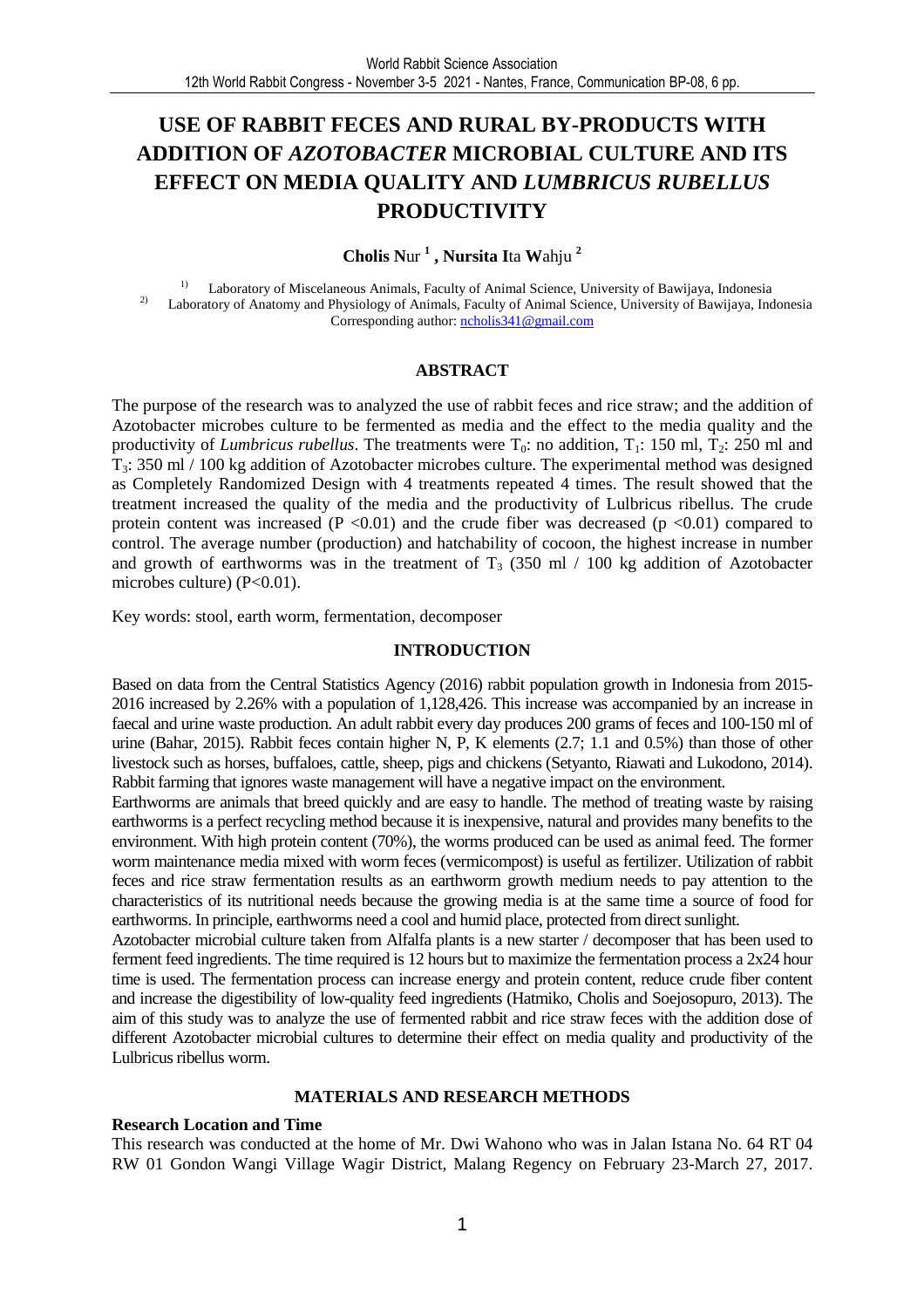While the proximate test of nutrient content in earthworm media was carried out at the Chemistry Laboratory, Faculty of Mathematics and Natural Sciences, Brawijaya University, Malang, East Java.

#### **Research Material**

#### *1. Material:*

Materials used during the study were: rabbit feces, rice straw, Azotobacter microbial culture, water, molasses, sugar water and earthworms. The earthworms used in this study were earthworms of the Lulbricus ribellus productive age  $\pm$  3 months with a total total of 800gr where each replication used 50gr earthworms. Determination of age in earthworms can be seen through the presence or absence of "klitelum". Productive earthworms have a clit yet of 2.5-3 months of age.

#### *2. Tools:*

Equipment that will be used in this study include: analytical scales, thermometers, polybags, label paper, HTC (Hand Tally Counter), gloves, pH meters

#### **Research methods**

The study was conducted using the RAL method (Completely Randomized Design) with 4 treatments with each treatment having 4 replications so as to get 16 units of research trials. The research design used in the study as follows:

•  $T_0$ : Azotobacter bacteria 0cc / 100kg rabbit feces + rice straw (75%-25%)

•  $T_1$ : Culture of Azotobacter 150cc / 100kg rabbit feces + rice straw (75%-25%)

• T<sub>2</sub>: Azotobacter culture of  $250cc / 100kg$  rabbit feces + rice straw (75%-25%)

•  $T_3$ : Azotobacter culture of 350cc / 100kg rabbit feces + rice straw (75%-25%)

Rabbit feces and rice straw used in the study have a ratio of 3: 1 where for every 100 kg of media is composed of 75 kg of rabbit feces and 25 kg of rice straw. Data analysis was performed using CRD (Complete Randomized Design). As for the terms of use of CRD (Completely Randomized Design) in addition to the treatment, everything must be homogeneous. Data obtained from the study were analyzed using the RAL method (Complete Randomized Design) with a fixed model (Fixed Model) with the formula:

 $Yii = \mu + \pi i + \beta ii$  where:  $Yij =$  introductory value at i-th treatment and j-th replication  $\mu$  = mid value  $\pi$ i = Effect of i-i treatment  $\beta$ ij = Error (error) of the experiment in the i-th and j-th replication  $i = 1, 2, 3,$  and 4  $i = 1, 2, 3,$  and 4

#### **Making Procedure**

#### *1. Making Media*

The media used in this study are media that has been fermented for 2 days. Making media has the following steps:

1) Prepare media material to be fermented including rabbit feces that have been cleaned from foreign objects and rice straw in a ratio of 3: 1 where for 100kg the media consists of 75 kg of rabbit feces and 25 kg of rice straw. Then the rabbit feces is mashed by pounding to reduce particle size.

2) Add the Azotobacter bacterial culture in accordance with the predetermined dose taken with a dropper dropper, add 1 teaspoon sugar water, 2 tablespoons drops and then homogenize with 5 liters of water evenly.

3) The media is put into a large plastic bag of 60cm x 60cm size and then fermented anaerobically. Tightly closed for 3 days.

4) Finished media is first aerated for one day to reduce heat and gas, then biologically tested by inserting several earthworms into the media. Media can already be used if the earthworm does not come out or die.

The weight of the earthworm used was 50gr for each treatment and each replication.

*2. Mixing the Decomposer Solution* 

The procedure for making decomposer solutions is as follows:

1) Prepare materials to be used such as water, molasses, and Azotobacter bacteria.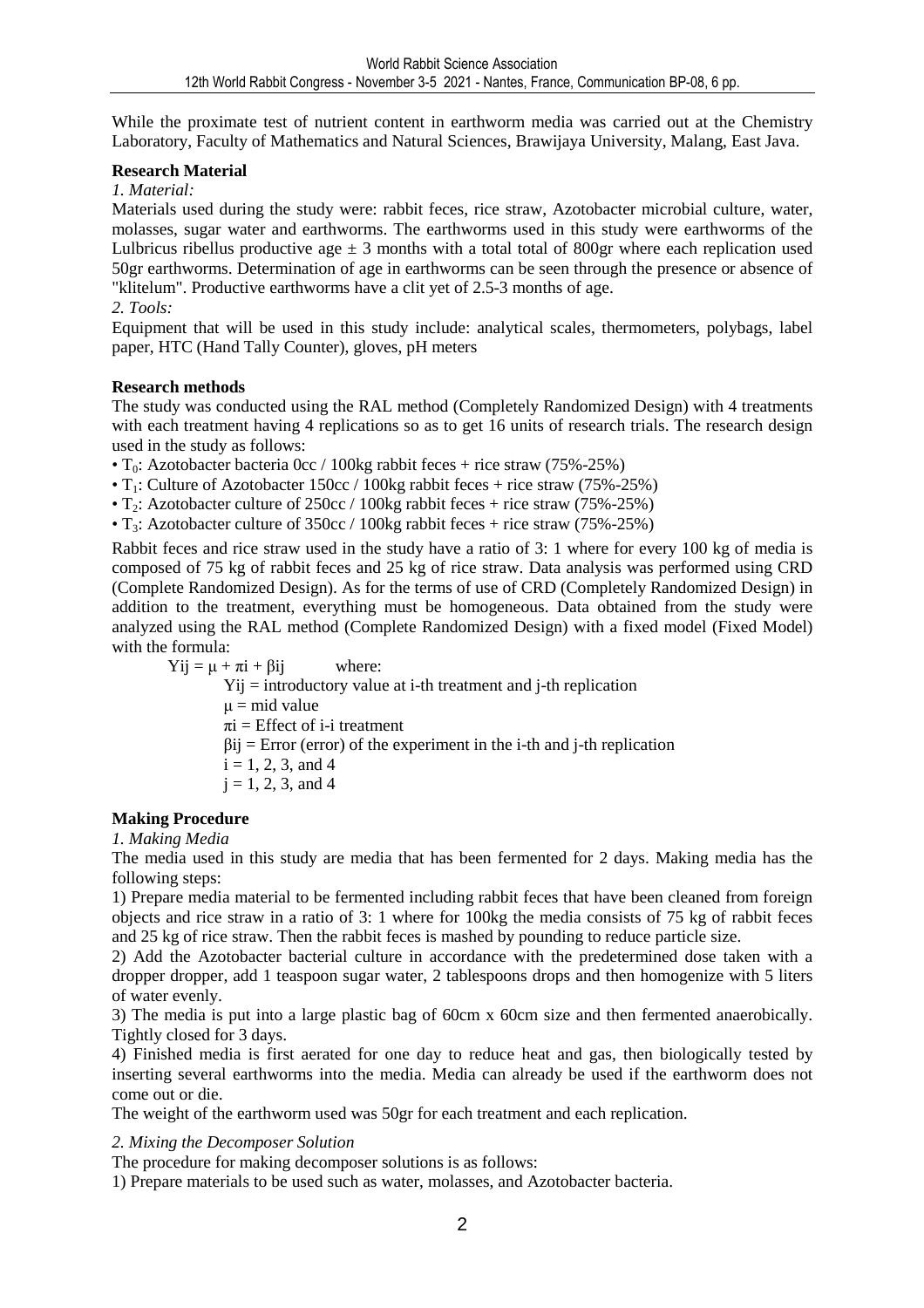2) Mix all ingredients in a bucket container.

3) Homogenize all ingredients.

#### **Observation Variables**

The variables observed in this study were:

1. pH, Temperature and Humidity of Earthworm Media

2. Worm Media Quality.

With proximate analysis we will find out the contents of crude protein, crude fiber,

crude fat, dry matter and ash of earthworm media.

3. Earthworm Growth Speed

The weight of the earthworm (Lulbricus ribellus) at the beginning of maintenance is measured first and then every week maintenance is observed to increase body weight to the end of maintenance so that the speed of growth of earthworm weights in each unit of experiment is known by calculating the average weight gain every week.

4. Percentage of Hatchability

Calculation of hatchability percentage is obtained by reducing the number of incubated cocoons divided by the number of incubated cocoons

multiplied by one hundred percent (Prencia, 2016).

% hatchability =  $(\Sigma \text{ incubated cocoon} \cdot \Sigma \text{ non-hatched cocoon}) / (\Sigma \text{ incubated cocoon}) * 100\%$ 

5. The number of earthworms

The number of earthworms at the beginning of maintenance is calculated first and on

the end of maintenance for four weeks is calculated again so that it is known earthworm accretion in each unit of experiment.

#### **RESULTS AND DISCUSSION**

Media as a place to live and breed the earthworm Lumbricus luberrus declared quality if it has a match with the original natural environment in nature. The media is a nesting place for earthworms so that the material needs to be selected and arranged in such a way as to help the production and reproduction processes (Haryono, 2003). Whether or not the quality of the media can determine the success of an earthworm farm. Organic materials that can be used as live media for earthworms are livestock manure, wood sawdust, rice straw, leaves, soil mud, garbage compost, cassava pulp and various other types of organic waste. The combined fermentation efforts of rabbit feces and rice straw were carried out to improve the nutritional value or quality of the media.

#### **1. Temperature, pH and Moisture of Earthworm Media**

The temperature of earthworm media is very influential on biological activity, metabolism, growth, reproduction, respiration, productivity and survival of earthworms. At the time of research the temperature of each treatment was measured once every 6 hours at 06:00, 12:00, 18:00, 24:00 WIB and each measurement was repeated 3 times on each treatment media using a thermometer with different positions. This is done to get the average temperature of each medium. It is known by Sriharti and Salim (2010) that the parameters of compost maturity are done by observing changes in the physical properties of compost, namely color, temperature, and aroma (done visually). In each compost reversal, temperature measurements are taken. The temperature is measured using a thermometer that is inserted into the compost heap. The initial temperature of the media before fermentation for all treatments was 25-26oC. The temperature of the media increased after fermentation for 72 hours ie 30-31  $^{\circ}$ C except at P0: 26.5  $^{\circ}$ C. The temperature of the fermentation media decreased to the lowest temperature at 72 hours for all treatments, namely 25-26 °C. The increase in media temperature during the fermentation process is due to the presence of Azotobacter bacteria microorganisms. The temperature reduction in earthworm media fermentation at 72 hours before being used as a medium is sufficient in accordance with the conditions of the earthworm media conditions. According to SNI (Indonesia National Standar) Number19-7030-2004, the requirement for fermentation maturity is the temperature in accordance with ground water no more than 30  $^{\circ}C$ , blackish color, texture like soil and odorless. Media criteria for the survival of earthworms are: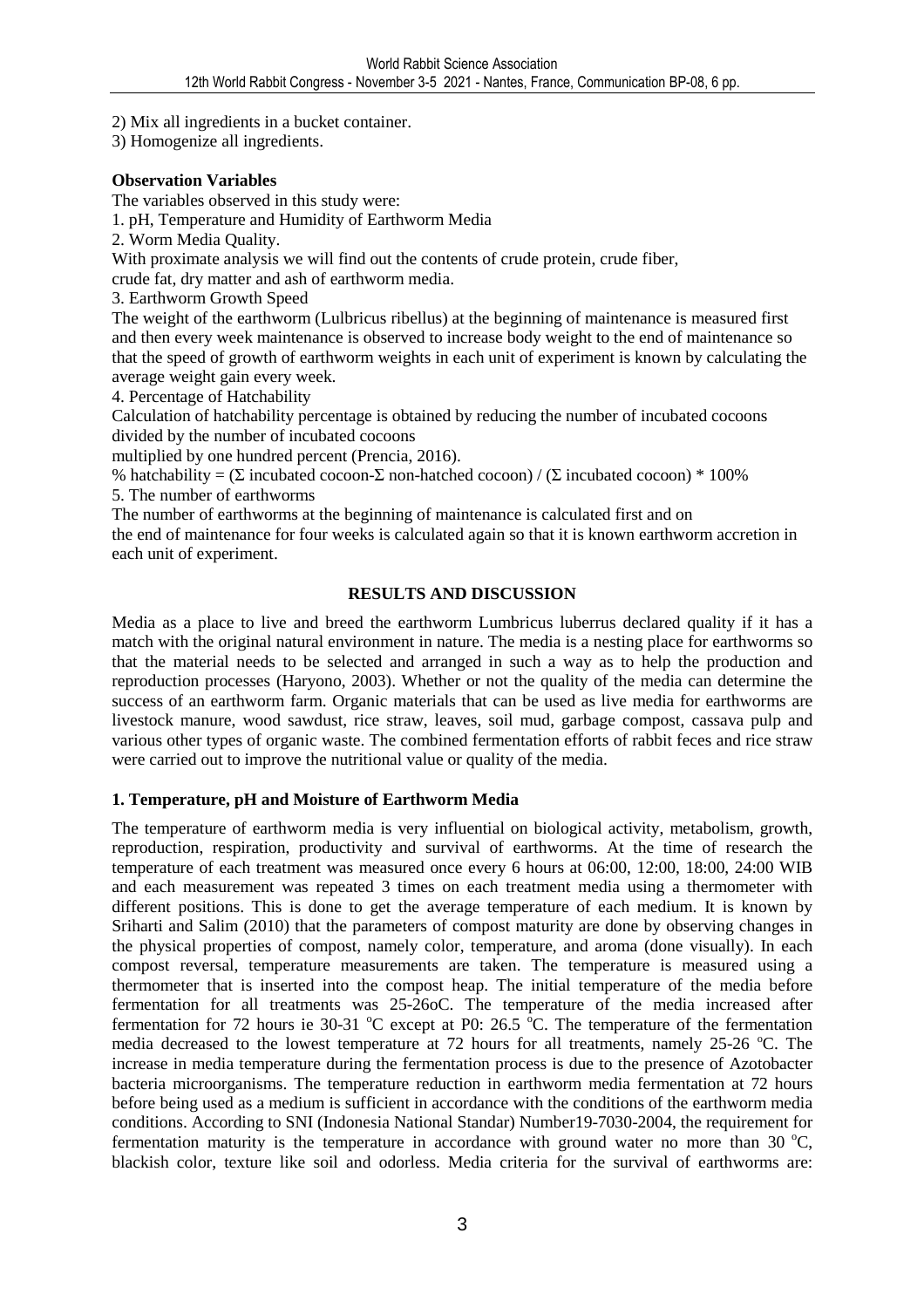Contains fiber, a neutral pH of 6.8-7.2, a temperature between  $22{\text -}28^{\circ}\text{C}$  and a water content of 40-60 % (Matondang, et al., 2001).

In the research that has been done, the initial pH observation of the fermentation media for all of the pH changes is 7. The change in pH occurs at the 24th hour ie for the control remains 7 but for the media receiving the treatment of addition of microbes has decreased to 6. This is due to the occurrence fermentation activity by Azotobacter bacteria so that the media becomes acidic. Changes in pH occur again at the 48th hour fermentation of the pH of the media all treatments become alkaline with a pH of 8. At the 72nd hour all pH of the media becomes neutral ie7. This pH already supports the living conditions for earthworm media. It is known that SNI-19-7030-2004 mentions a minimum pH of 6.8 and a maximum of 7.49 is the composting pH standard. Earthworms prefer to live in moist soils, good air conditioning, warm temperatures around 21  $^{\circ}$ C, soil pH 5.0-8.4, contain lots of organic matter, and low salt content (Firmansyah et el., 2014).

In addition to temperature and pH, humidity is also a factor to be considered in making earthworm live media. When researching the initial moisture fermentation media, namely:  $T_0$ : 32%,  $T_1$ : 30%,  $T_2$ : 31%, and  $T_3$ : 36%. After fermentation for 48 hours the media moisture increases to  $T_0$ : 38%,  $T_1$ : 40%, T<sub>2</sub>: 41%, and T<sub>3</sub>: 41%. After fermentation for 72 hours the media moisture becomes T<sub>0</sub>: 38%, T<sub>1</sub>:  $40\%$ , T<sub>2</sub>:  $42\%$ , and T<sub>3</sub>:  $41\%$ . Moisture media that has been fermented meets the moisture requirements for earthworm media. It is known that SNI 19-7030-2004 states that the maximum composting water content is not more than 50%. The humidity needed by earthworms ranges between 15-30% and the cocoon will be produced optimally at 28-42% humidity. Earthworms in principle require a shady and humid place, so the chosen location must be protected from direct sunlight (Haryono, 2003). 2. Quality of Media Content of Earthworms

The earthworm media after fermentation changes from the temperature, pH and humidity. Changes also occur in the nutrient content of earthworm media. The fermentation process will simplify the particles of feed ingredients, so that it will increase its nutritional value and quality. The fermentation process can increase the protein content of the organic material used (Chilmawati et al., 2014). The average nutrient content of the media can be seen in Table 1.

|                                                                                                 |                    |                               |                   | Table 1. Trenage comem of Crude Frolem, Crude Floci, Crude Fat, Dry Matter, and T |                               |  |  |  |  |
|-------------------------------------------------------------------------------------------------|--------------------|-------------------------------|-------------------|-----------------------------------------------------------------------------------|-------------------------------|--|--|--|--|
| Treatment                                                                                       | CP(%)              | CF(%)                         | CF(%)             | DM(%)                                                                             | Ash $(\%)$                    |  |  |  |  |
| $T_0$                                                                                           | $10.45 \pm 0.14^a$ | $38.84 \pm 0.52$ <sup>c</sup> | $1.32 \pm 0.00c$  | $8.17 \pm 0.05^{\text{a}}$                                                        | $11.98 \pm 0.01^a$            |  |  |  |  |
|                                                                                                 | $11.39 \pm 0.01^b$ | $27.55 \pm 0.10^b$            | $1.29 \pm 0.00^b$ | $8.30 \pm 0.00^b$                                                                 | $12,14\pm0.01^{\rm b}$        |  |  |  |  |
| $T_2$                                                                                           | $11,41\pm0,00^6$   | $26.78 \pm 0.40^b$            | $1.22 \pm 0.01^b$ | $8.65 \pm 0.00^{\circ}$                                                           | $12.21 \pm 0.02^{\rm b}$      |  |  |  |  |
| $\rm T_2$                                                                                       | $11.53 \pm 0.14^b$ | $14.71 \pm 8.49^{\circ}$      | $1.08 \pm 0.00^a$ | $9.82 \pm 0.05$ <sup>c</sup>                                                      | $13.16 \pm 0.02$ <sup>c</sup> |  |  |  |  |
| Note: Different superscripts in the same column show year significan differences $(D \ge 0.01)$ |                    |                               |                   |                                                                                   |                               |  |  |  |  |

| Table 1. Average content of Crude Protein, Crude Fiber, Crude Fat, Dry Matter, and Ash |  |  |
|----------------------------------------------------------------------------------------|--|--|
|----------------------------------------------------------------------------------------|--|--|

Note: Different superscripts in the same column show very significan differences (P <0.01)

From the table above it can be seen that rabbit feces and rice straw fermented with Azotobacter microbial culture improve the quality of earthworm media by increasing Crude Protein, Dry Ingredients, and Ash and decreasing Crude Fiber and Crude Fat. Prayitno (2015) states that the most optimal protein content for worm growth is 9-15 %. The coarse fiber content of the media in this study has decreased dramatically as a result of the work of the decomposed microbes Nur et al, 2015 stated that high fibrous media can cause earthworms to consume media. The decrease in the content of the Coarse Fat content of the fermented media may be caused by the breakdown of the triglyceride complex bonds into simpler bonds, among others in the form of fatty acids and alcohol. A portion of the fatty acids will evaporate so that the Coarse Fat Kadaara goes down (Pratiwi et el., 2015).

#### **3. Earthworm Growth Speed**

The speed of growth of earthworms during observation can be seen in Table 2.

|                       | <u>Fund 2. Charles But the Butch Cardinal and Cutch butch</u> |                |                |                           |                    |                    |                    |                                   |  |  |
|-----------------------|---------------------------------------------------------------|----------------|----------------|---------------------------|--------------------|--------------------|--------------------|-----------------------------------|--|--|
| <b>Treatment</b>      | Week 0<br>(gr)                                                | Week 1<br>(gr) | Week 2<br>(gr) | Week 3<br>$(\mathbf{gr})$ | % Weight<br>Gain 1 | % Weight<br>Gain 2 | % Weight<br>Gain 3 | $%$ Average<br><b>Weight Gain</b> |  |  |
| m<br>$\mathbf{r}^{0}$ | 50                                                            | 57,5           | 63             | 67.5                      | 15,5               | 9.1                | 7,1                | $10.6 \pm 4.39^{a}$               |  |  |
|                       | 50                                                            | 63.25          | 68.75          | 75.25                     | 26,5               | 8.7                | 9.4                | $14.9 \pm 10.08^{a}$              |  |  |
| ᠇᠇<br>12              | 50                                                            | 70.5           | 79             | 88                        | 41                 |                    | 11.4               | $21.4 \pm 16.92^{b}$              |  |  |
| ᡣ                     | 50                                                            | 74.5           | 88.75          | 103.5                     | 49                 | 19.1               | 16.6               | $28.2 \pm 18.03^{\circ}$          |  |  |

Table 2. Growth rate of earthworms for each treatment

Note: Different superscripts in the same column show very significan differences (P < 0.01)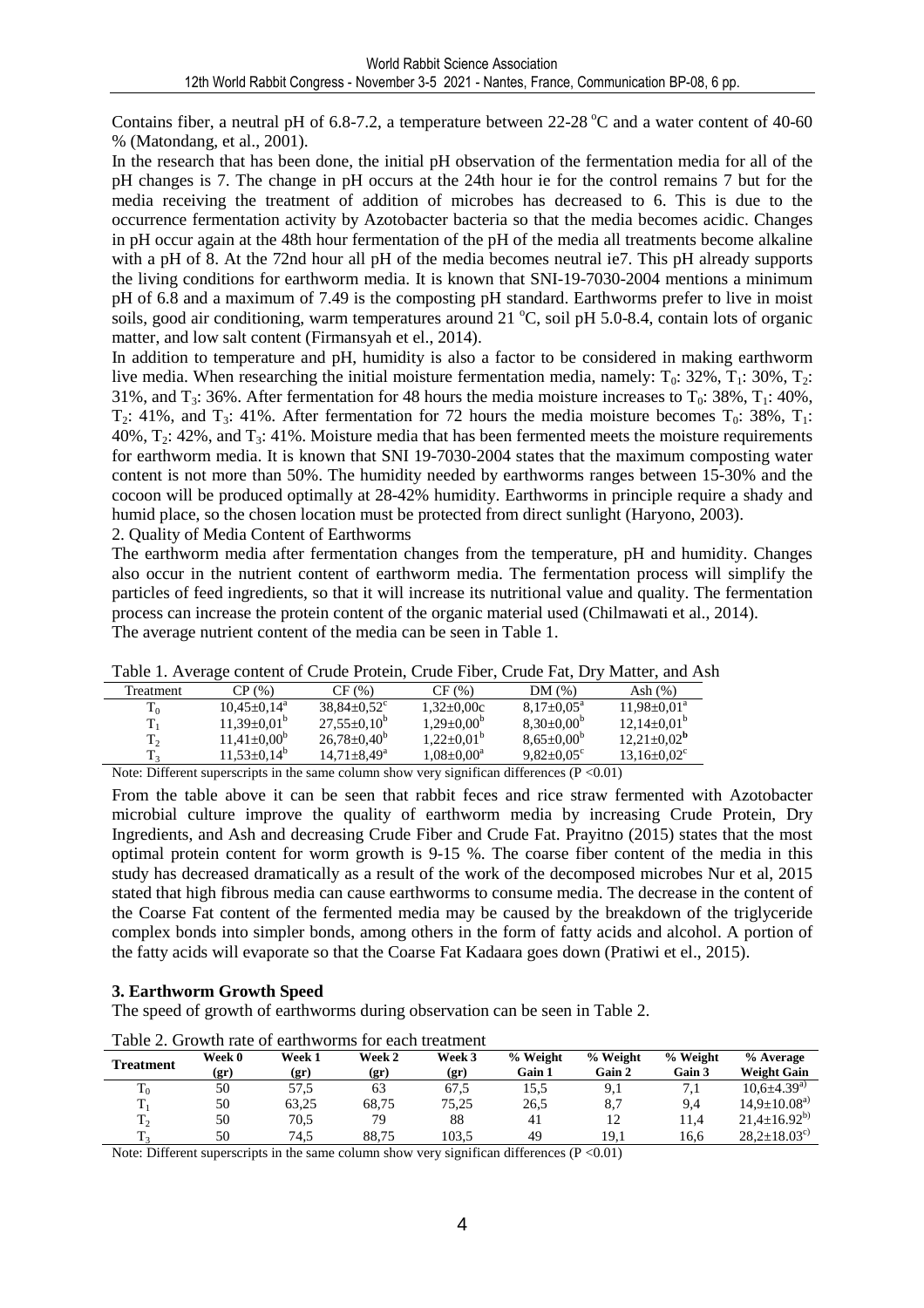The speed of growth in week 1 at  $T_3$  treatment was higher than in other weeks due to the fact that this week was the optimal period of earthworm growth and as a result of the media having increased crude protein content, so as to be able to supply the nutrients needed for earthworms. Komang, Kartini, and Soniari (2015) explained that soil organic matter had a great influence on the development of earthworm populations because organic material contained in the media was needed for food sources and to continue their livelihoods. Seen in Table 2, the growth rate of earthworms with the highest average was shown in the  $T_3$  treatment and the lowest average in the  $T_0$  treatment.

#### **4. Number and Hatchability of Earthworm Cocoon**

Table 3. Mean and Hatchability of Earthworm Cocoon

The number and hatchability of earthworm cocoon can be seen in Table 3.

| Table 5. Meall and Halchability of Earthworth Cocooli |                                   |                                        |  |  |  |  |  |  |
|-------------------------------------------------------|-----------------------------------|----------------------------------------|--|--|--|--|--|--|
| Treatment                                             | Average number of cocoons (items) | Average hatchability of cocoon $(\% )$ |  |  |  |  |  |  |
| 1 <sub>0</sub>                                        | $60,75 \pm 5,12^{\text{a}}$       | $40,49{\pm}5,61^{\circ}$               |  |  |  |  |  |  |
|                                                       | $75,75 \pm 4,85^{\rm b}$          | $43,74 \pm 4,46^{\circ}$               |  |  |  |  |  |  |
| T2                                                    | $81,00\pm6,73^b$                  | $47,20 \pm 1,17^a$                     |  |  |  |  |  |  |
|                                                       | $102,00\pm8,90^{\circ}$           | $55,45\pm0.925^b$                      |  |  |  |  |  |  |

Note: Different superscripts in the same column show very significan differences ( $P < 0.01$ )

The high cocoon production in  $T_3$  is due to the high content of Crude Protein media compared to the others while the Crude Fiber is low so that earthworms are used to meet their nutritional needs and support their production activities. Gaddie and Dougless (2000) state that the activity of earthworm production can be inhibited if the content of Protein and cellulose in the media is too high. The digestive system of the earthworm is imperfect so it requires the help of bacteria to change food substances such as protein and carbohydrates. Nofyan (2010) states that the low production of earthworm cocoon is related to the activity of eating earthworms.

Overall the earthworm cocoon hatchability of all treatments was 46.7% within 30 days. This percentage can be said to be good. Anderson, Kille, Lawlor and Spurgeon (2013) explained that the percentage of hatchability of earthworm *Lulbricus ribellus* was 80% with the assumption that the cocoon was hatched for 56 days. Low earthworm cocoon hatchability can be caused by the condition of the media environment during maintenance, among others, if the media is exposed to direct sunlight will cause the cocoon unable to hatch on the same day. If the temperature of the media is warm, the worm eggs will hatch within 3 weeks, if the temperature is cold, it will take 3 months. In this study the highest hatchability was 55.4% within 30 days. The hatchability will increase when the time span is extended to maximize the hatching cocoon as a whole.

#### **5. Number and Weight of Earthworms**

The average number and weight of earthworms can be seen in table 4.

| Table 4. Average infinition and weight of Earthworths |                 |                                 |                 |                                |  |  |  |  |  |
|-------------------------------------------------------|-----------------|---------------------------------|-----------------|--------------------------------|--|--|--|--|--|
| Perlakuan                                             | Average initial | <b>Average final</b>            | Average initial | Average final                  |  |  |  |  |  |
|                                                       | amount (tail)   | number (tail)                   | weight (grams)  | weight (grams)                 |  |  |  |  |  |
| $P_0$                                                 | 86              | $186,75 \pm 12,82^a$            | 50              | $67,50 \pm 2,38^{\rm a}$       |  |  |  |  |  |
|                                                       | 104,50          | $271,00\pm16,51^b$              | 50              | $75,25 \pm 2,99^{\rm a}$       |  |  |  |  |  |
| $P_2$                                                 | 102,25          | $313,50 \pm 12,23^b$            | 50              | $88,00\pm4,40^{\rm b}$         |  |  |  |  |  |
| P,                                                    | 100,50          | $383,00 \pm 15,81$ <sup>c</sup> | 50              | $103,50 \pm 6,24$ <sup>c</sup> |  |  |  |  |  |

Table 4. Average Number and Weight of Earthworms

Note: Different superscripts in the same column show very significan differences ( $P \le 0.01$ )

The overall weight of the earthworm has increased. This is due to the availability of nutrient supply in the media thereby increasing the weight of earthworms. Aslamyah (2010) states that the earthworm Lulbricus ribellus has better productivity than other species such as Megascolocidae. Among its advantages are easy maintenance and maintenance, no smell and high productivity. In this study the administration of Azotobacter microbial doses at a dose of 350 ml / 100 kg of rabbit feces and rice straw fermentation media produced the highest average final weight as shown in Table 4.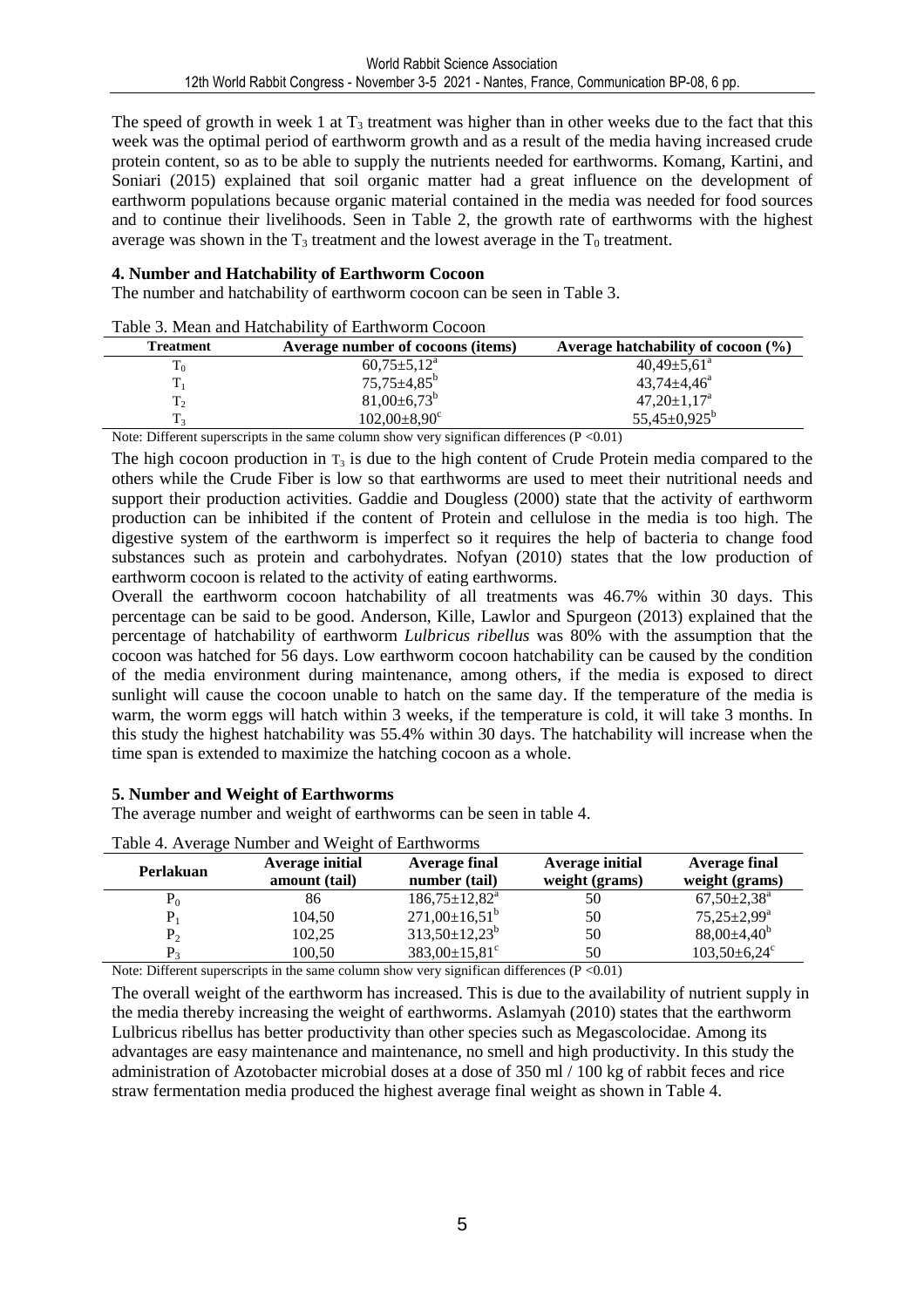#### **CONCLUSION**

The conclusions that can be drawn from this study are:

1. Rabbit feces and rice straw fermented by the addition of Azotobacter microbial culture increase its quality which is characterized by increased content of dry matter, crude protein and decreased coarse fiber and coarse fat.

2. Rabbit feces and rice straw fermented with the addition of Azotobacter microbial culture increase the speed of growth and the number (production) of earthworm cocoons of *Lulbricus ribellus*.

3. Rabbit feces and rice straw fermented by the addition of Azotobacter microbial culture increase the number and weight of *earthworms Lumbricus rubellus*.

4. Overall, the best dose of microbial culture addition is 350 ml / 100 kg of a mixture of rabbit feces and rice straw as a medium for earthworm *Lumbricus rubellus*.

#### **REFERENCES**

Anderson, C. J., Kille, P., Lawlor, A. J., & Spurgeon, D. J., 2013. Life-history effects of arsenic toxicity in clades of the earthworm *Lumbricus rubellus*. *Environmental pollution*, *172*, 200-207.

Aslamsyah, 2012. Uji organoleptik, Fisik dan Kimiawi Pakan Buatan untuk Ikan Bandeng yang For Animal Feed : 242.

Badan Pusat Statistik, 2016. Statistik Peternakan dan Kesehatan Hewan, Direktorat Jendral Peternakan.

- Chilmawati, D., Suminto dan T. Yuniarti, 2014. Pemanfaatan Fermentasi Limbah Organik Ampas Tahu, Bekatul dan Kotoran Ayam untuk Peningkatan Produksi Kultur dan Kualitas Cacing Sutera (*Tubifex sp*.*)*. Program Studi Daya Perairan, Juruan Perikanan, Fakultas Perikanan dan Ilmu Kelautan, Universitas Diponegoro, Semarang: 186-201.
- Firmansyah, M.A., Suparman, Harmini, I.G.P. Wigena dan Subowo, 2014. Karakterisasi Populasi dan Potensi Cacing tanah untuk Pakan Ternak dari Tepi Sungai Kahayan dan Barito (Characterization of Population and Potential of Earthworm for Animal Feed from Riverside of Kahayan and Barito Rivers). Berita Biologi 13 (3):333-341.
- Gaddie, R.E and D. Douglas, 1977. Earthworm for Ecology and Profit. Vol. 1. Scientific Erathworm Warming, California.
- Haryono, 2003. Pemanfaatan Serbuk Sabut Kelapa dan Ampas Tahu sebagai Media-pakan Cacing Tanah (*Lumbricus rubellus*). Balai Penelitian Ternak, Bogor. Prosiding Temu Teknis Fungsional Non Peneliti: 66-73.
- Hatmiko, S.P., N. Cholis dan B. Soejosopoetro, 2013. The Effect of Ferrmented Rabbit Feed Using Azotobachter on pH, Water Holding Capacity and Cooking Loose of Rabbit Meat. Thesis of Sudent Brawijaya, Animal Husbandry, Malang: 1-8.
- Komang, Kartini dan Soniari, 2015. Pengaruh Populasi Cacing Tanah dan Jenis Media Terhadap Kualitas Pupuk Organik. E-Jurnal Agroekoteknologi Tropika 4(3): 213-223, IISN: 2301-6515. Matondang, R.H., P.P. Ketaren, H. Resnawati dan A. Nataamijaya, 2001. Studi Potensi dan Pemanfaatan Cacing Tanah untuk Pakan Unggas. Balaia Penelitian Ternak, Bogor. Seminar Nasional Teknologi Peternakan dan Veteriner: 561-566.
- Nofyan, E., Kamal, M., & Rosdiana, I., 2010. Identitas jenis telur cacing parasit usus pada ternak sapi (Bos sp) dan kerbau (Bubalus sp) di rumah potong hewan Palembang. Jurnal Penelitian Sains, 10, 06-11.
- Nur, J., Z. Hasyim, dan Santosa, 2015. Pengaruh Pemberian Ampas Tahu dan Kulit Pisang KepokMusa acuminata sebagai Pakan Terhadap Pertumbuhan dan Perkembangbiakan Cacing Tanah *Lumbricus rubellus*
- Pratiwi, I., F. Fathul dan Muhtarudin, 2015. Pengaruh Penambahan Berbagai Starter pada PembuatanSilase Ransum terhadap Kadar Serat Kasar, Lemak Kasar, Kadar Air dan Bahan Ekstrak Tanpa Nitrogen Silase. Jurnal Ilmiah Peternakan Terpadu 3 (3): 85-92.
- Prayitno, 2015. Pertumbuhan Cacing Tanah Eisenia fetida sp. Pada Kompos Limbah Fleshing.Majalah Kulit, Karet dan Plastik 31 (2): 85-92.
- Setyanto, N.W., L. Riawati dan R.P. Lukodono, 2014. Desai Eksperimen Taguchi untuk Meningkatkan Kualitas Pupuk Organik Berbahan Baku Kotoran Kelinci. Jurusan Teknik Industri, Fakultas Teknik, Universitas Brawijaya 2 (2): 32-36.
- Sriharti dan T. Salim, 2010. Pemanfaatan Sampah Taman (Rumput-rumputan) untuk Pembuatan Kompos. Balai Besar Pengembangan Teknologi Tepat Guna LIPI. Prosiding Seminar Nasional

Teknik Kimia "Kejuangan" Pengembangan Teknologi Kimia untuk Pengelolaan Sumber Daya Alam Indonesi: 1-8.

Standar Nasional Indonesia (SNI), 2004. Pengomposan No. 19-7030-2004.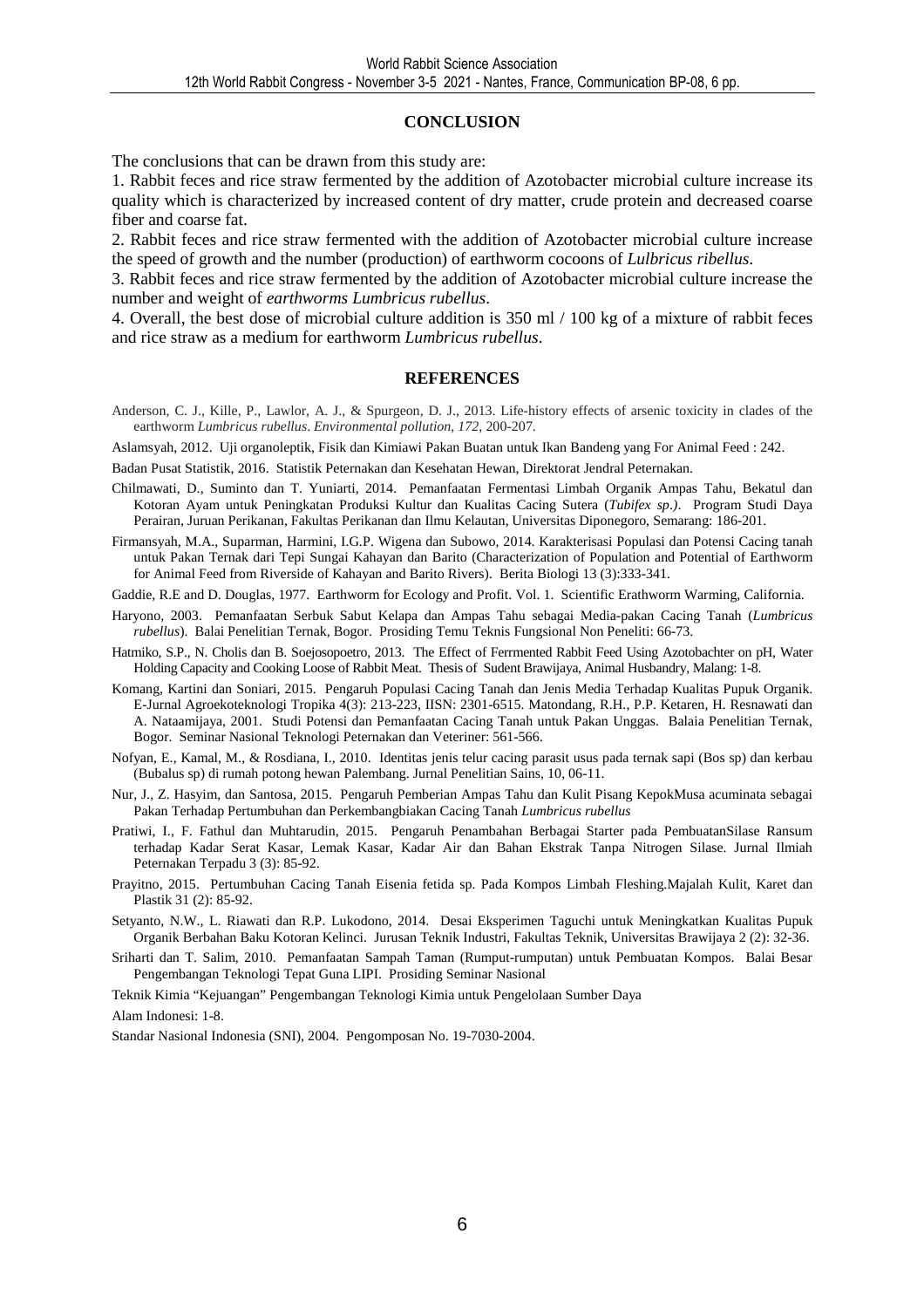### THE USE OF RABBIT FECES AND RICE STRAW WITH THE ADDITION OF AZOTOBACTER MICROBIAL CULTURE ON MEDIA QUALITY AND LUMBRICUS RUBELLUS PRODUCTIVITY

### Nur Cholis 1) and Ita Wahju Nursita 2))

1) Laboratory of Miscelaneous Animals, Faculty of Animal Science, University of Bawijaya, Indonesia 2) Laboratory of Anatomy and Physiology of Animals, Faculty of Animal Science, University of Bawijaya, Indonesia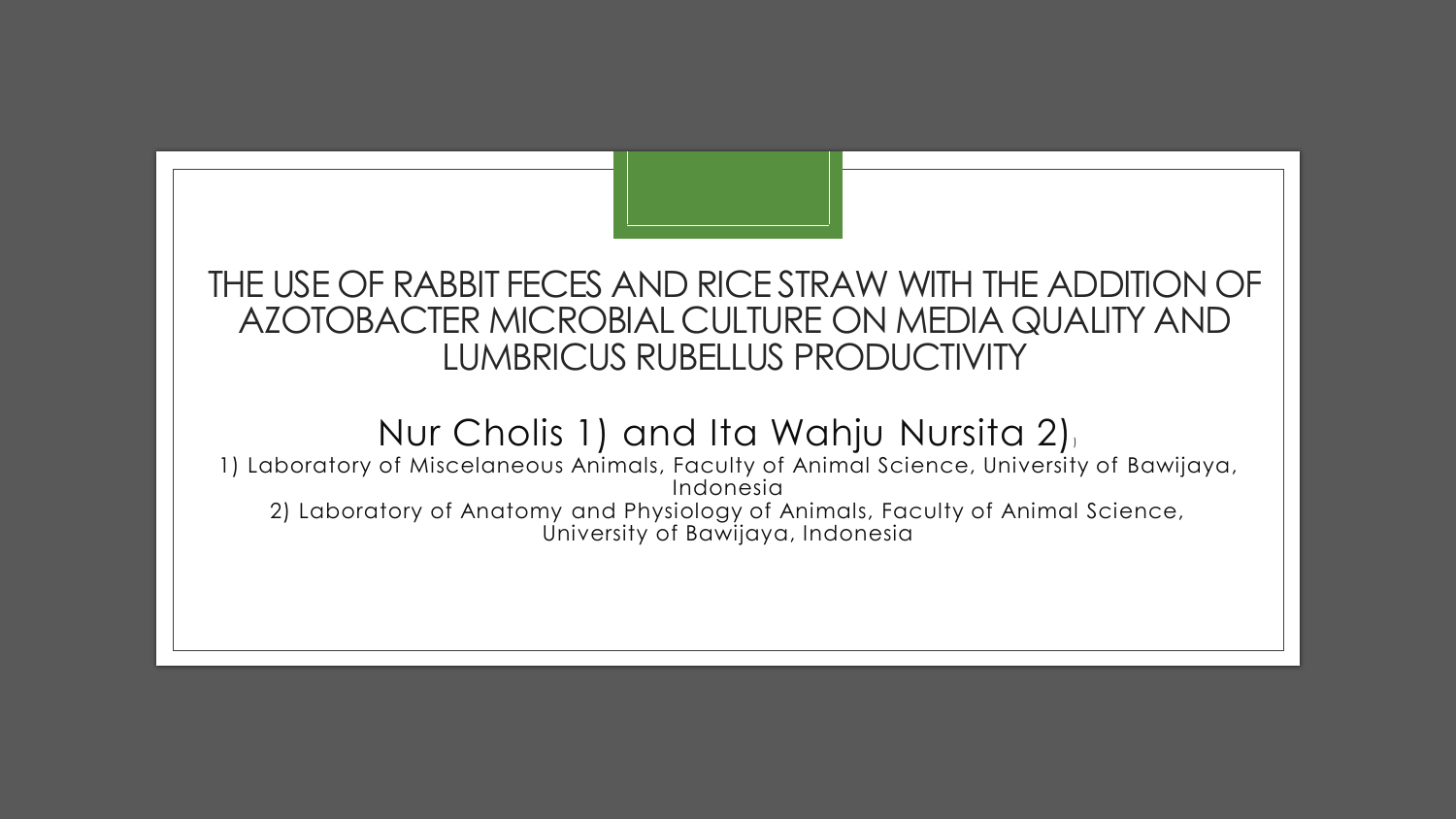# INTRODUCTION

- An adult rabbit every day produces 200 g of feces and 100-150 ml of urine.
- Rabbit feces contain higher N, P, K elements (2.7; 1.1 and 0.5%) than those of other livestock
- Rabbit farming that ignores waste management will have a negative impact on the environment.
- Earthworms are animals that breed quickly and are easy to handle.
- Azotobacter microbial culture taken from Alfalfa plants is a new starter / decomposer that has been used to ferment feed ingredients.
- The aim of this study was to analyze the use of fermented rabbit feces and rice straw with the addition dose of different Azotobacter microbial cultures to determine their effect on media quality and productivity of the Lumbricus rubellus worm.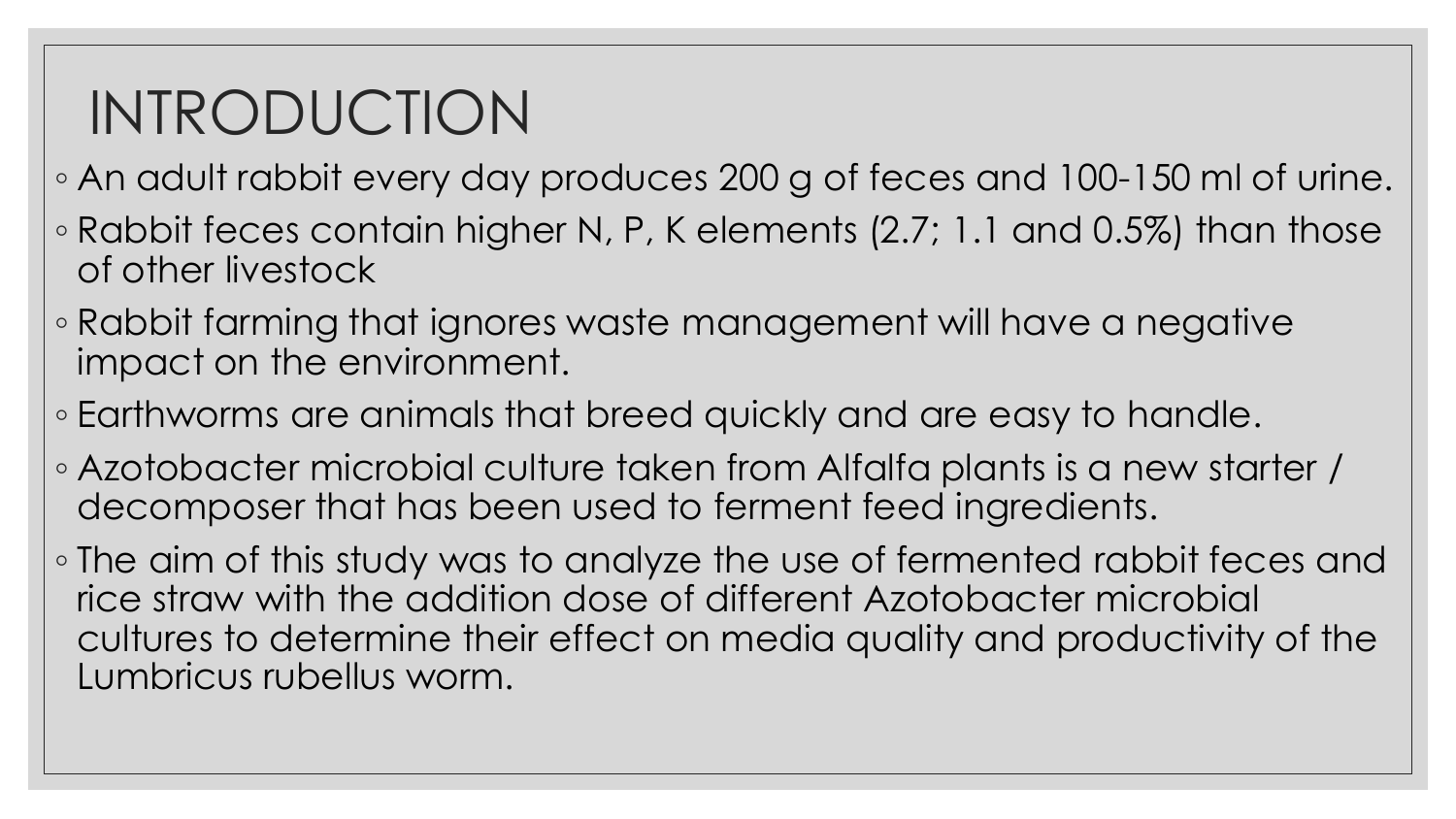# MATERIALS AND METHOD

- Rabbit feces, Azotobacter microbial culture, water, molasses, sugar water and earthworms (*Lumbricus rubellus*) productive age.
- Treatments were:
- $\circ$  T<sub>0</sub>: Azotobacter microbial culture 0 cc + 80 kg rabbit feces + 20 kg rice straw
- $\circ$  T<sub>1</sub>: Azotobacter microbial culture 150 cc + 80 kg rabbit feces + 20 kg rice straw
- $\circ$  T<sub>2</sub>: Azotobacter microbial culture 250 cc + 80 kg rabbit feces + 20 kg rice straw
- $\,\circ$  T<sub>3</sub>: Azotobacter microbial culture 350 cc + 80 kg rabbit feces + 20 kg rice straw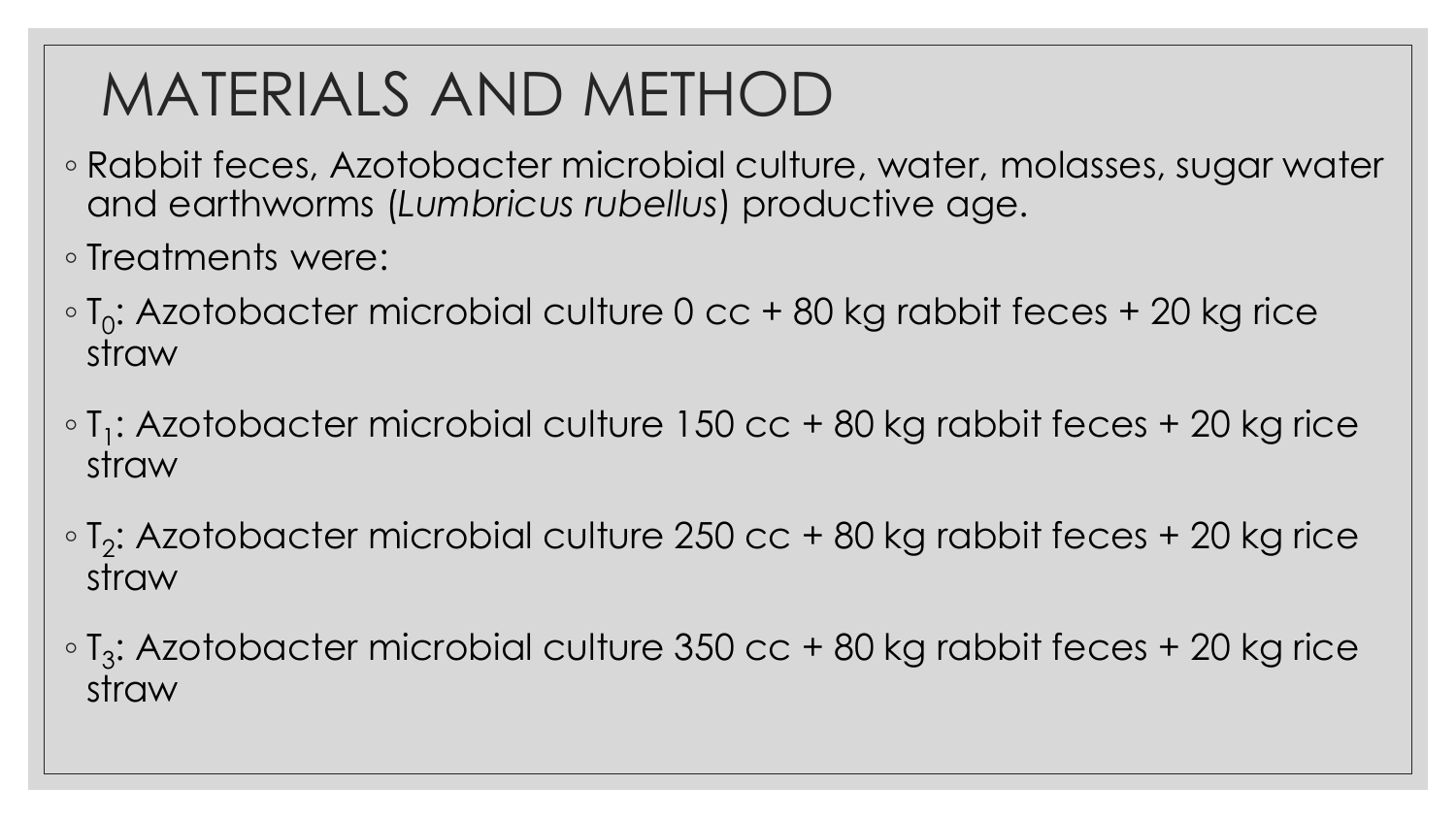# RESULT AND DISCUSSION

Table 1. Average content of Crude Protein, Crude Fiber, Crude Fat, Dry Matter, and Ash

| Treatment                 | CP(%) | CF (%)                                                                            | CF (%)                | DM(%)                 | Ash (%)                                       |
|---------------------------|-------|-----------------------------------------------------------------------------------|-----------------------|-----------------------|-----------------------------------------------|
| $\mathbf{I}_{\mathbf{0}}$ |       | $10,45\pm0,14^{\circ}$ 38,84 $\pm0,52^{\circ}$ 1,32 $\pm0,00$ c                   |                       | $8,17\pm0,05^{\circ}$ | $11,98\pm0,01$ a                              |
| $\mathbf{T}_1$            |       | $11,39\pm0.01^{\circ}$ 27,55 $\pm$ 0,10 <sup>b</sup> 1,29 $\pm$ 0.00 <sup>b</sup> |                       | $8,30\pm0,00^{b}$     | $12,14\pm0,01^{\circ}$                        |
| $\mathsf{T}_2$            |       | $11,41\pm0,00^{\circ}$ 26,78 $\pm0,40^{\circ}$                                    | $1,22\pm0,01^{\rm b}$ |                       | $8,65\pm0.00^{\circ}$ 12,21 $\pm0.02^{\circ}$ |
| $\mathsf{T}_3$            |       | $11,53\pm0,14^b$ 14,71 $\pm8,49^a$                                                | $1,08\pm0,00^\circ$   |                       | $9,82\pm0,05^{\circ}$ 13,16 $\pm0,02^{\circ}$ |

*Note: Different superscripts in the same columns show very significan differences (P <0.01)*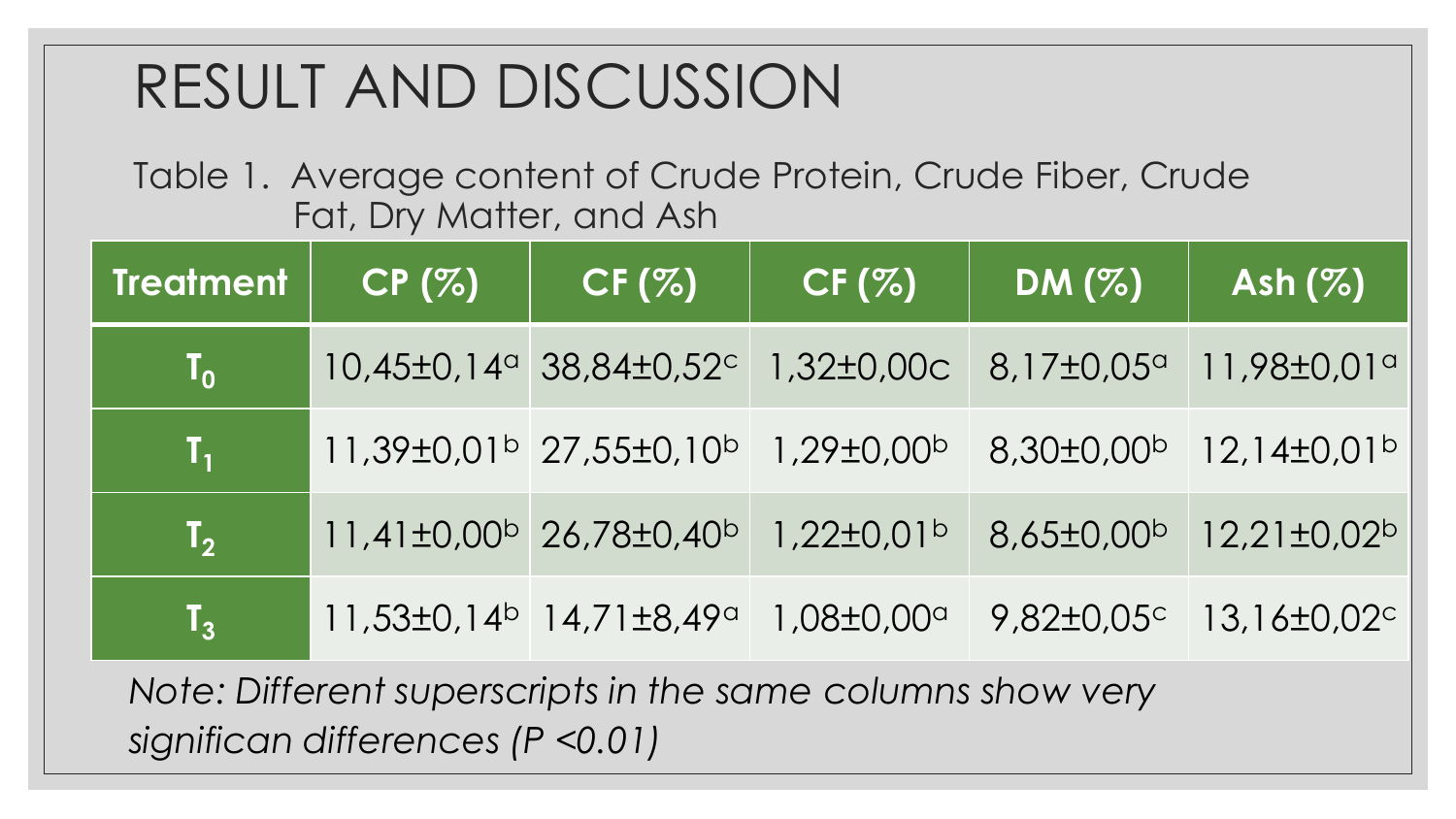## Table 2. Growth rate of earthworms

| <b>Treat</b><br>ment    | 0(qr) | Week   Week   Week   Week | $\boxed{1$ (gr) $\boxed{2}$ (gr) $\boxed{ }$ | $ 3$ (gr) | $\%$<br>Gain 1 | $\%$<br>Weight   Weight  <br>Gain 2 | $\%$<br>Weight<br>Gain 3 | <b>% Average</b><br>Weight<br>Gain |
|-------------------------|-------|---------------------------|----------------------------------------------|-----------|----------------|-------------------------------------|--------------------------|------------------------------------|
| $\mathbf{T_o}$          | 50    | 57,5                      | 63                                           | 67,5      | 15,5           | 9,1                                 | 7,1                      | $10,6 \pm 4.39^{\circ}$            |
| T,                      | 50    | 63,25                     | 68,75                                        | 75,25     | 26,5           | 8,7                                 | 9,4                      | 14,9±10.08a                        |
| $\overline{\textbf{L}}$ | 50    | 70,5                      | 79                                           | 88        | 41             | 12                                  | 11,4                     | $21,4\pm16.92^b$                   |
| $\mathbf{L}$            | 50    | 74,5                      | 88,75                                        | 103,5     | 49             | 19,1                                | 16,6                     | 28,2±18.03c                        |

*Note: Different superscripts in the same column show very significan differences (P <0.01)*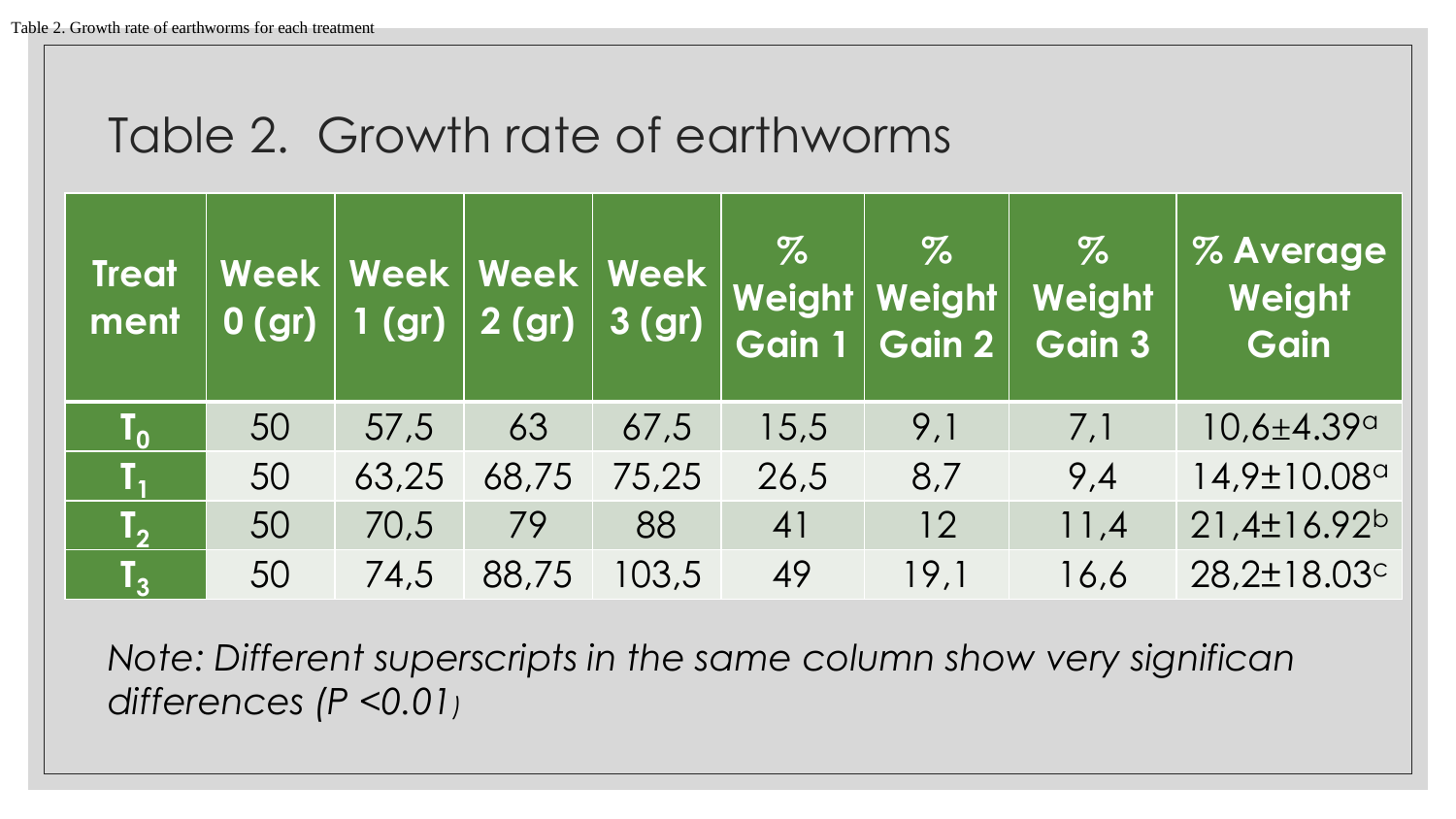## Table 3. Number and Hatchability of Earthworm Cocoon

| <b>Treatment</b> | <b>Average number of</b> | <b>Average hatchability</b> |  |  |
|------------------|--------------------------|-----------------------------|--|--|
|                  | cocoons (items)          | of cocoon (%)               |  |  |
| $\mathbf{T_{0}}$ | 60,75±5,12 <sup>a</sup>  | 40,49±5,61a                 |  |  |
| Τ,               | 75,75±4,85 <sup>b</sup>  | $43,74\pm4,46^{\circ}$      |  |  |
| <b>TA</b>        | 81,00±6,73 <sup>b</sup>  | $47,20\pm1,17$ <sup>a</sup> |  |  |
| T,               | 102,00±8,90c             | 55,45±0,925 <sup>b</sup>    |  |  |

*Note: Different superscripts in the same column show very significan differences (P <0.01)*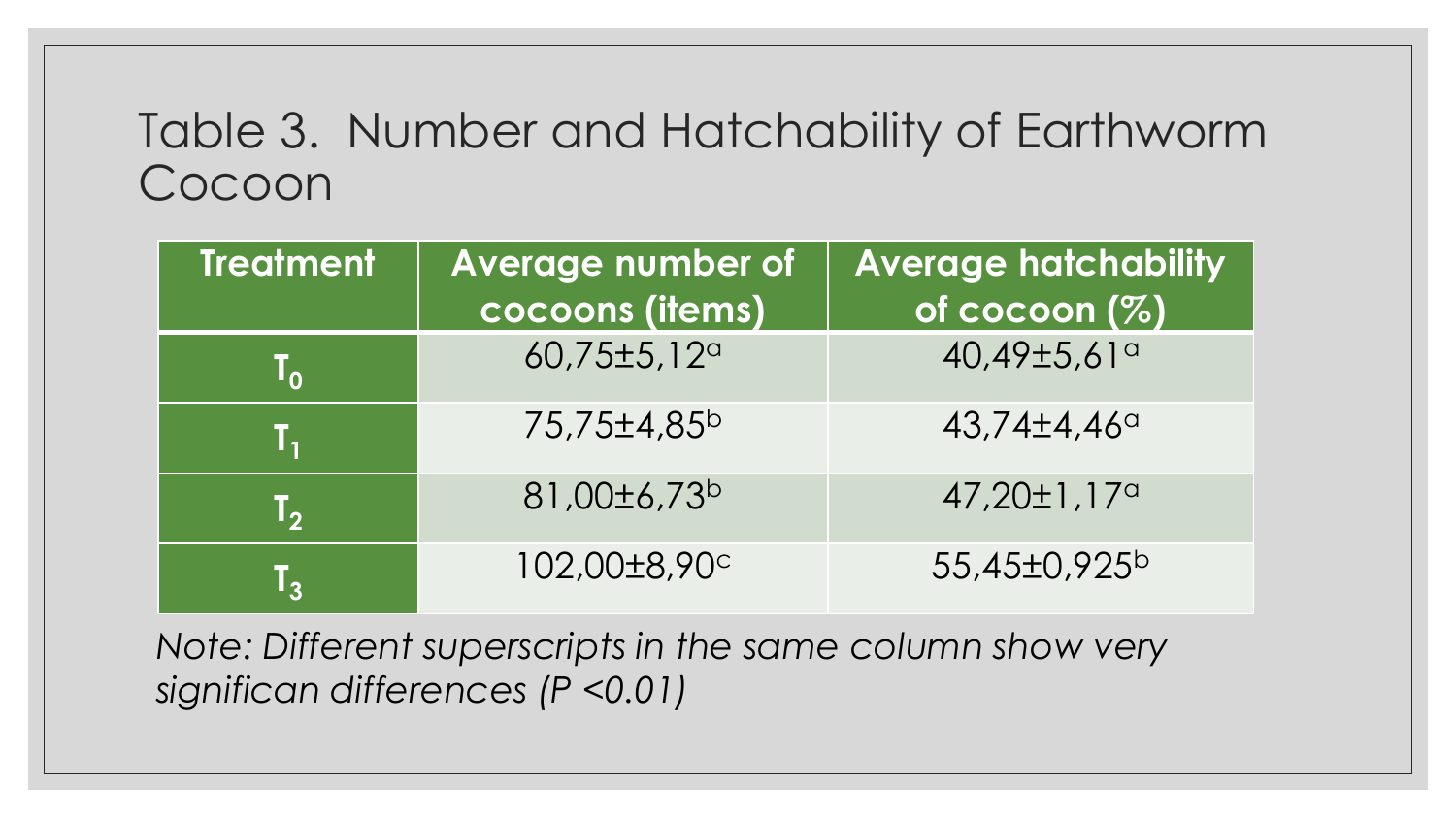## Table 4. Average Number and Weight of Earthworms

| <b>Treatment</b>                                                                               | <b>Average</b><br>initial<br>amount<br>(tail) | <b>Average final</b><br>number (tail) | <b>Average</b><br><b>initial weight</b><br>(g) | <b>Average final</b><br>weight (g) |  |  |  |  |
|------------------------------------------------------------------------------------------------|-----------------------------------------------|---------------------------------------|------------------------------------------------|------------------------------------|--|--|--|--|
| $\mathbf{I}_{\mathbf{0}}$                                                                      | 86                                            | 186,75±12,82 <sup>a</sup>             | 50                                             | $67,50\pm2,38^{\circ}$             |  |  |  |  |
| Τ,                                                                                             | 104,50                                        | 271,00±16,51 <sup>b</sup>             | 50                                             | 75,25±2,99a                        |  |  |  |  |
| $\mathsf{T}_2$                                                                                 | 102,25                                        | 313,50±12,23 <sup>b</sup>             | 50                                             | 88,00±4,40 <sup>b</sup>            |  |  |  |  |
| $\mathsf{T}_3$                                                                                 | 100,50                                        | 383,00±15,81c                         | 50                                             | 103,50±6,24c                       |  |  |  |  |
| Note: Different superscripts in the same column show very<br>significan differences (P < 0.01) |                                               |                                       |                                                |                                    |  |  |  |  |